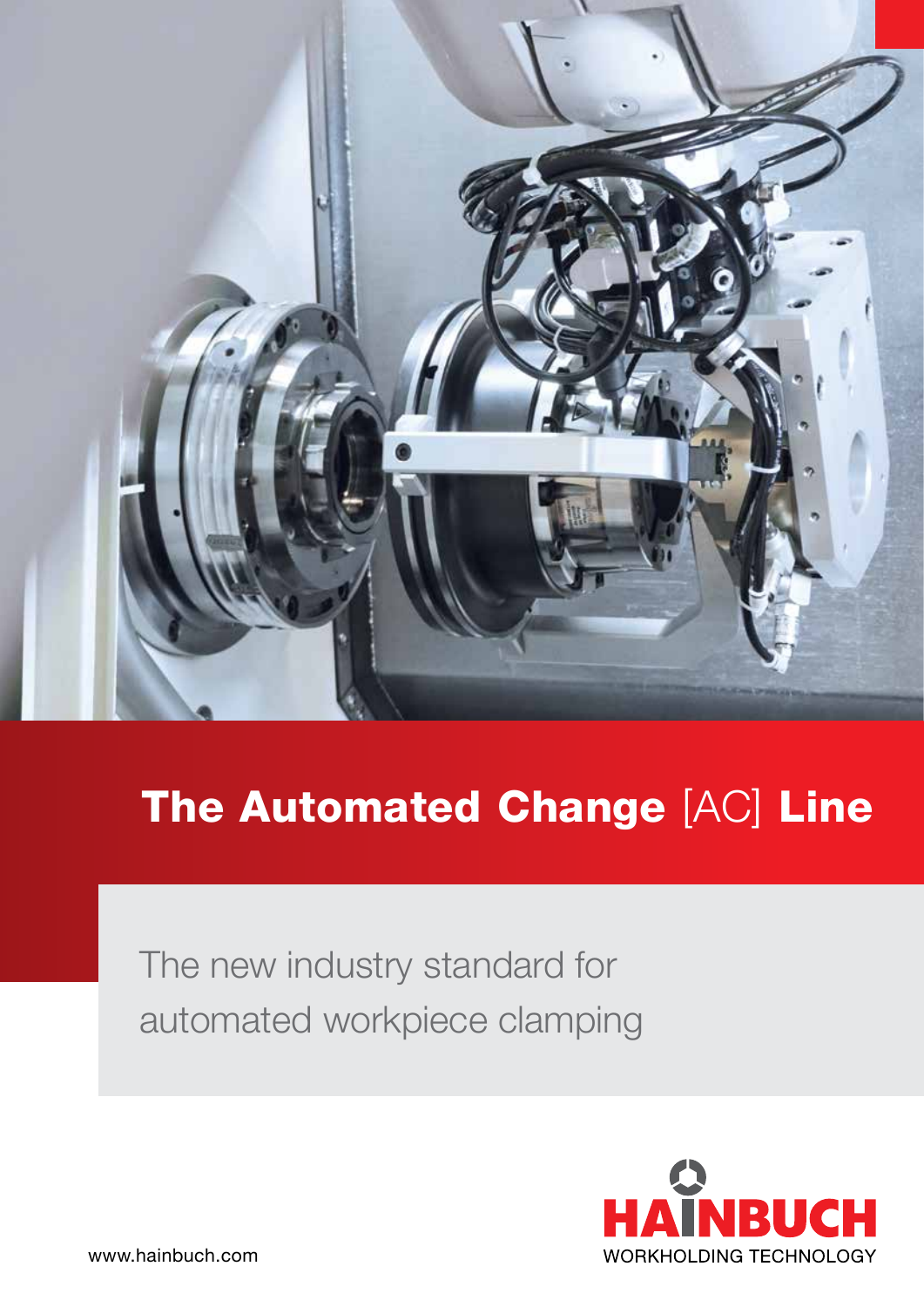## Automated change [AC]

Smart devices and automation are everywhere, both in private life and in manufacturing facilities. The increasing individualization of products, extending to efficient one-off manufacturing, necessitates rethinking in production planning.

Machines and systems have to be flexible and designed for automated set-up. And that is where our automation solutions come into play. Your machines will run longer and set themselves up automatically in record time, thus lowering your costs.

With our TOPlus AC and SPANNTOP AC chucks, clamping heads and workpiece end-stops can be changed automatically. They enable unattended set-up and manufacturing of workpieces with different clamping diameters, profiles and clamping lengths.

#### Automated changing of clamping devices

If you want to change entire clamping devices, however, then you should use our CENTREX duo AC and centroteX AC interfaces. They can be adapted to your individual requirements. Make your manufacturing process completely flexible with automated changing of mandrels and chucks.

Let's take a quick look back: For decades we have been working on reducing set-up times and speeding up the change-over process. Our centroteX quick change-over interfaces are being used with µm-precision success by thousands of customers, where they ensure immense savings. But we want to simplify and revolutionize workholding technology processes even more. The way we see it, the future is in automation.

#### Key advantages

- $\blacksquare$  Automated changing of clamping heads with or without workpiece end-stop
- Automated changing of mandrels and chucks
- $\blacksquare$  Reliable processes that are already successfully used by numerous customers
- Flexible and efficient manufacturing, also with a batch size of 1

#### Customer applications

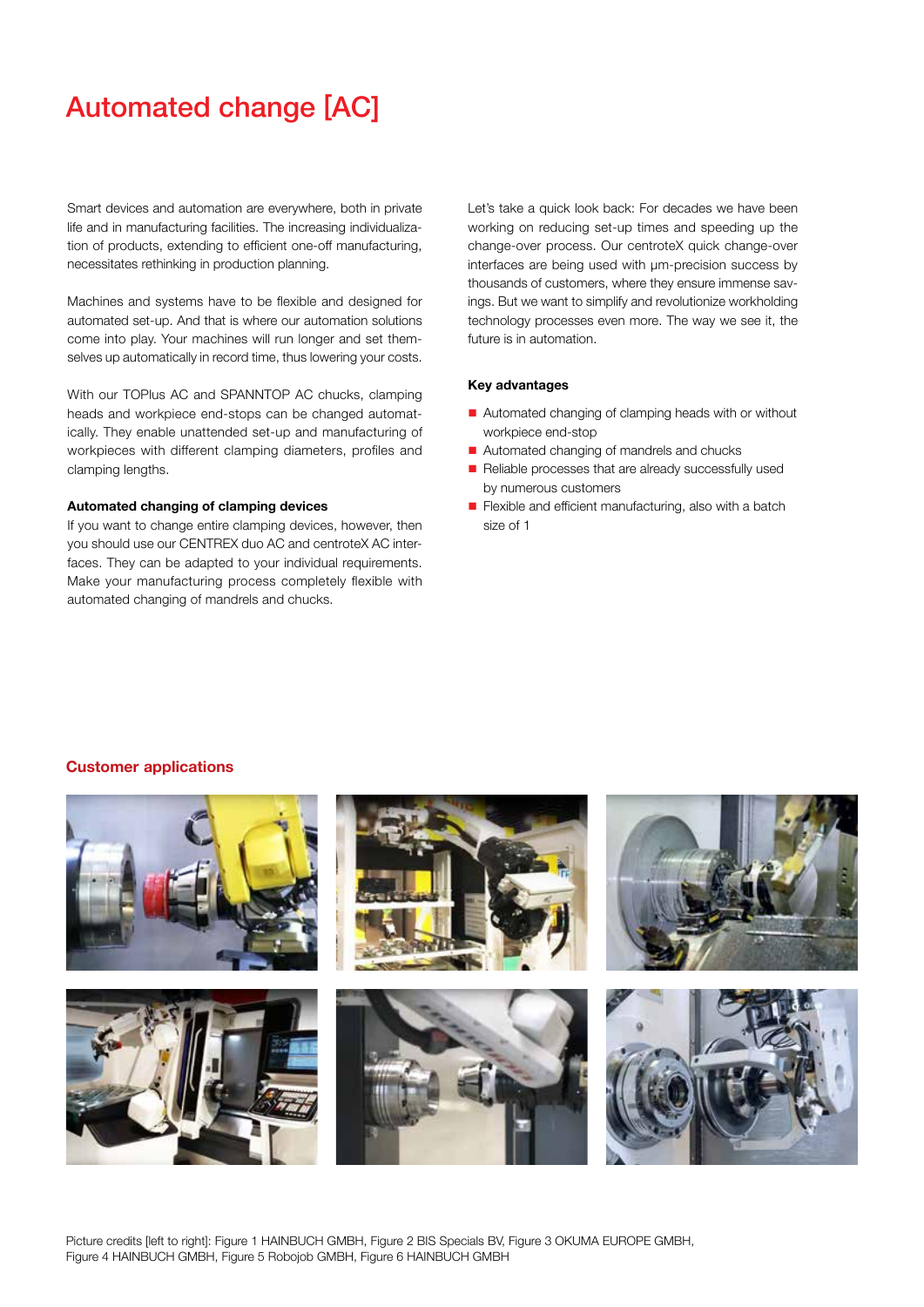## Combined clamping head and workpiece end-stop change-over with TOPlus AC or SPANNTOP AC



- **n** Power-operated chuck with integrated interface for changing clamping head and workpiece end-stop together
- For machines with a horizontal or vertical rotating spindle
- Also for stationary use [machining center, measuring machine, ...]

Clamping task Clamping device O.D. clamping TOPlus AC or SPANNTOP AC chuck

#### Technical requirements

- **n** Power-operated clamping device under tension and pressure
- Clamping cylinder with through-bore for passage of at least two media required [cooling lubricant, air sensoring]
- $\blacksquare$  Due to media supply, no capacity for the workpiece is possible
- **n** Programmable clamping pressure [e.g. proportional valve] recommended

#### **Result**

- Automated set-up of different clamping diameters and clamping lengths in one set-up process
- Set-up of the clamping head with the workpiece end-stop eliminates one set-up process
- Same run-out and production accuracy as TOPlus and SPANNTOP chucks





- n Higher machine utilization, since unattended shifts can be implemented with high process reliability
- No personnel required for set-up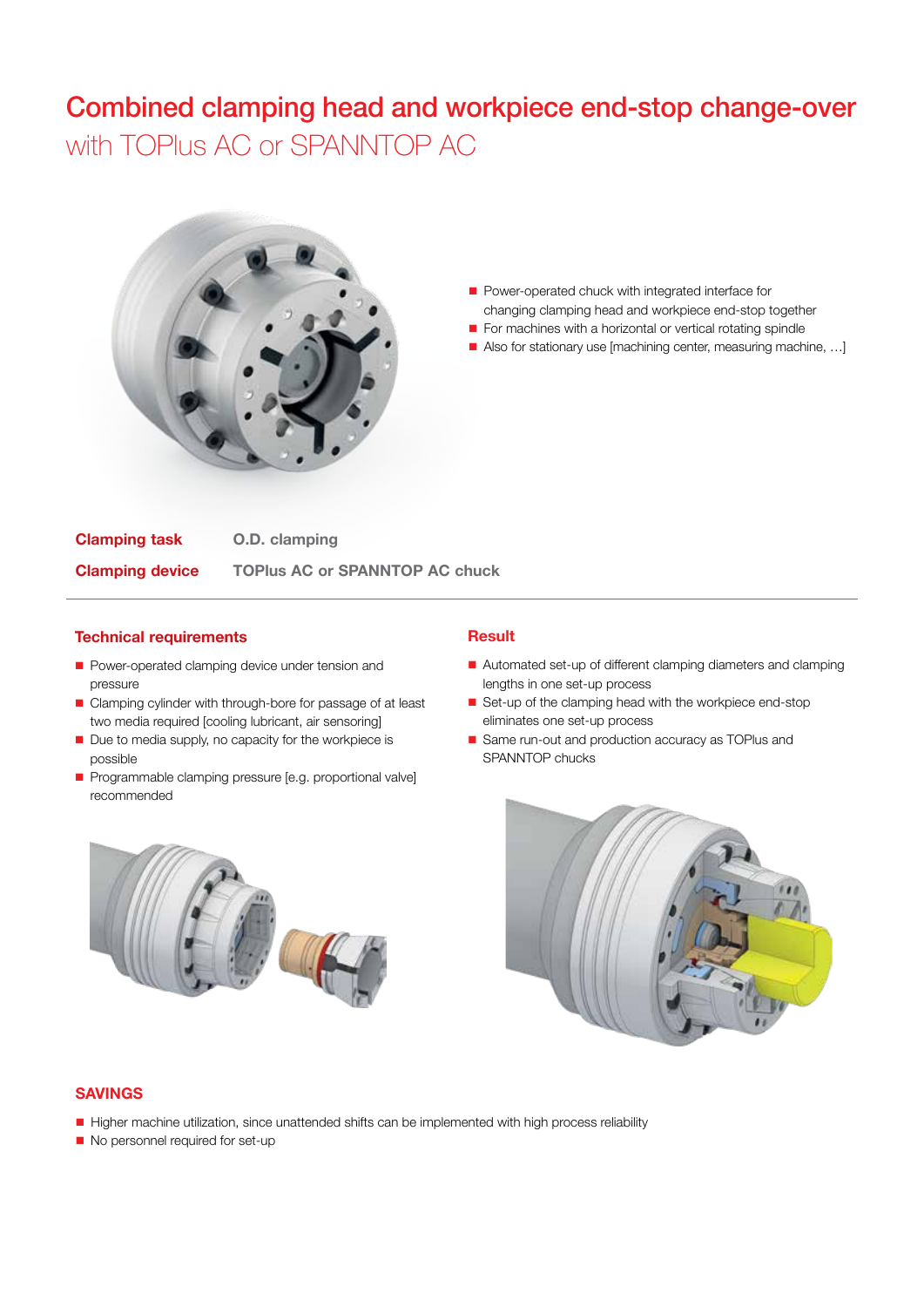### Separate clamping head and workpiece end-stop change-over with TOPlus AC or SPANNTOP AC



- Power-operated chuck with integrated interface for changing clamping head and workpiece end-stop separately
- For machines with a horizontal or vertical rotating spindle
- Also for stationary use [machining center, measuring machine, ...]

Clamping task Clamping device O.D. clamping TOPlus AC or SPANNTOP AC chuck

#### Technical requirements

- **n** Power-operated clamping device under tension and pressure
- Double-piston clamping cylinder with double media passage [cooling lubricant, air sensoring] for actuation of the base end-stop and the clamping head is required
- Clamping diameter must be larger than the end-stop diameter or the end-stop plane must be behind the clamping head
- **n** Programmable clamping pressure [e.g. proportional valve] recommended

#### Result

- Automated set-up of different clamping diameters and clamping lengths in two separate set-up processes
- Workpiece families with different clamping diameters often need no changing of end-stop, which greatly reduces stocking of changing parts
- Same run-out and production accuracy as TOPlus and SPANNTOP chucks





#### SAVINGS

- Higher machine utilization, since unattended shifts can be implemented with high process reliability
- No personnel required for set-up
- **n** Smaller robots are possible due to the lower load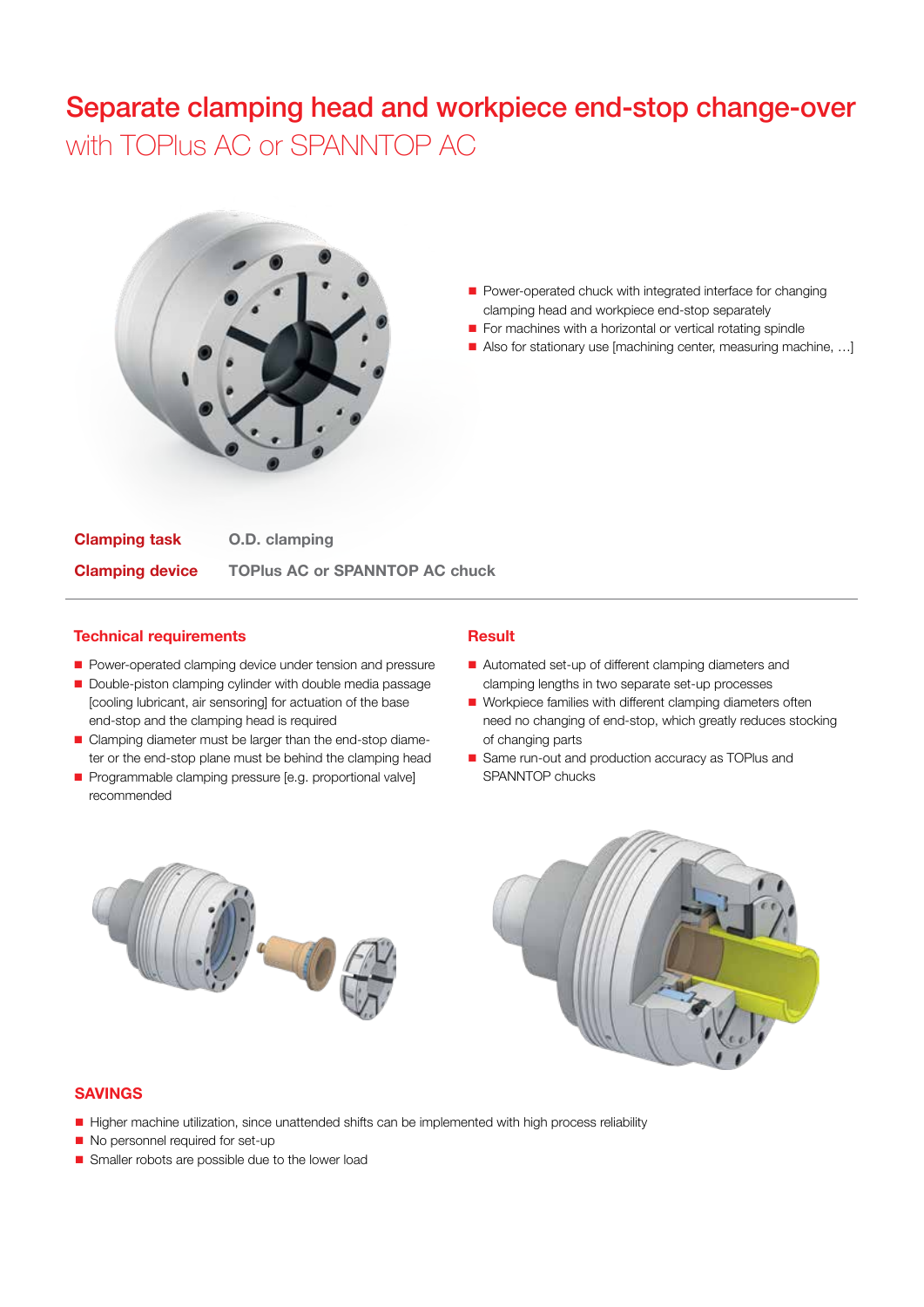### Mandrel change-over [MAXXOS and MANDO] with CENTREX duo AC



- CENTREX duo AC interface for automated changing of pre-setup MAXXOS and MANDO mandrels
- For machines with a horizontal or vertical rotating spindle
- Also for stationary use [machining center, measuring machine, ...]

Clamping task Clamping device I.D. clamping Mandrel + CENTREX duo AC

#### Technical requirements

- **Power-operated clamping device under tension**
- Double-piston clamping cylinder, with position measuring system for passage of two media [2 x air sensoring] for mounting of the mandrel on the spindle is required
- **n** Programmable clamping pressure [e.g. proportional valve] required

#### Result

- Automated changing of pre-set-up mandrels
- Segmented clamping bushing and end-stop are pre-set-up separately outside of the machine
- Different mandrel sizes can be used, therefore ideal for small and large workpieces
- Same run-out and manufacturing accuracy as the mandrels used, plus change-over accuracy of the CENTREX duo AC interface [≤ 0.003 mm]





#### SAVINGS

- n Higher machine utilization, since unattended shifts can be implemented with high process reliability
- **n** Personnel required only for external preliminary set-up, allowing simultaneous operation of multiple machines